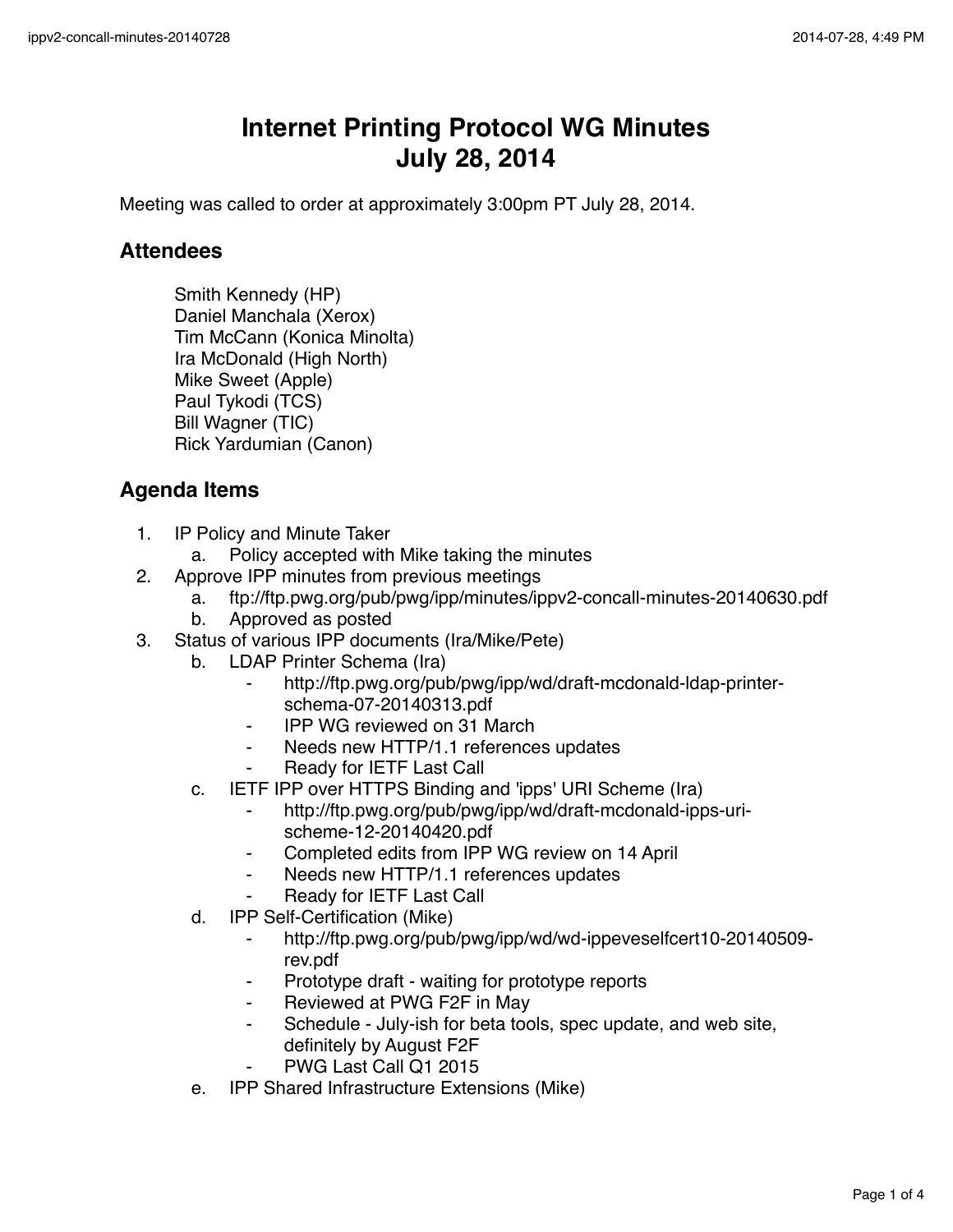- http://ftp.pwg.org/pub/pwg/ipp/wd/wd-ippsix10-20140226-rev.pdf
- Prototype draft waiting for prototype reports
	- Schedule PWG Last Call Q3 2014
- 4. IPP Finishings 2.0 (Mike)
	- a. http://ftp.pwg.org/pub/pwg/ipp/wd/wd-ippfinishings20-20140701.pdf
	- b. Stable draft
	- c. WG Last Call completed July 25 with no comments
	- d. Action: Mike to post PWG Last Call of IPP Finishings 2.0 ending August 22
- 5. Review of IPP Scan Service from PWG Last Call (Pete Zehler)
	- a. http://ftp.pwg.org/pub/pwg/ipp/wd/wd-ippscan10-20140620.pdf
	- b. http://ftp.pwg.org/pub/pwg/ipp/wd/wd-ippscan10-20140725-rev.pdf
	- c. http://ftp.pwg.org/pub/pwg/ipp/wd/IPPScanComments.pdf
	- d. Stable draft
	- e. PWG Last Call concluded 7/21/14 with 12 respondees with 12 technical and 129 editorial comments
	- f. TC 1: Accept, Mike to provide Pete with a list of Printer Status attributes from Table 2
	- g. TC 2: Accept, copy from IPPSIX
	- h. TC 3: Accept
	- i. TC 4: Defer until Pete and Soma can provide background; possible Note: in text
	- j. TC 5: Reject, spec was in error, see comment 9 from Mike Sweet about Bonjour text
	- k. TC 6: Reject: 'file' URIs are out of scope and have been intentionally omitted
	- l. TC 7: Accept, add to security considerations: "credentials MUST be sent over a physically secure local interface or over an encrypted network connection".
	- m. TC 8: Accept as proposed
	- n. TC 9: Accept, reword section 10 to make print the flagship service, standalone scanners report the Scan service values for the various TXT record keys (UUID, ty, product, etc.)
	- o. TC 10: Accept, see comment 9
	- p. TC 11: Accept, see comment 2
	- q. TC 12: Accept, review at F2F
	- r. EC 38: Needs same treatment as TC 1, Mike to provide Pete with a list of Job Status attributes from Table 5
	- s. EC 41: Accept, needs to be updated
	- t. EC 62: See TC 12 (update resolution column)
	- u. EC 67: Accept, map monochrome and bi-level to W (white/luminance), auto is RGB or W
	- v. EC 71: Accept, change to "The REQUIRED output-attributes ..." and drop second sentence
		- ⁃ Sections 8.1.6.x: Add OPTIONAL to any optional member attributes to avoid confusion
	- w. EC 73: Accept, change to "A value of 100 produces the largest output with the highest quality while a value of 0 produces the smallest output with the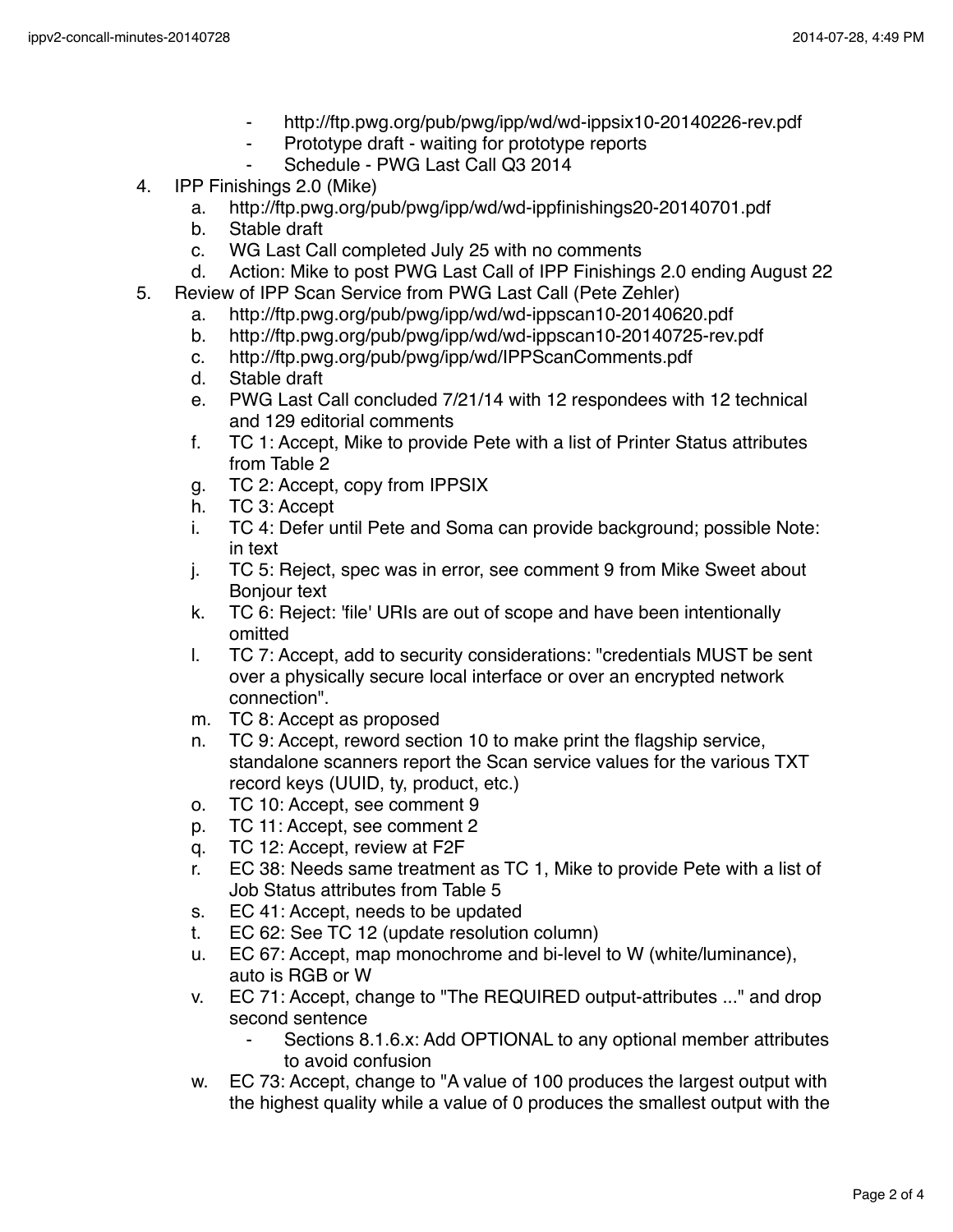least quality."

- x. EC 77: Accept, change to "The OPTIONAL destination-attributes member attribute ..."
- y. EC 78: Accept (done)
- z. EC 79: Accept
- a. EC 80: Accept
- b. EC 81: Accept
- c. EC 82: Accept (done)
- d. EC 83: Accept
	- ⁃ Also end of Section 8.4.3.6
- e. EC 84: Accept
- f. EC 85: Accept
- g. EC 86: Accept
- h. EC 87: Accept
- i. EC 88: Accept
- j. EC 89: Accept
	- ⁃ Also section 8.4.4 should be "Printer attribute"
- k. EC 90: Accept
- l. EC 91: Accept
- m. EC 92: Accept
- n. EC 93: Accept
- o. EC 94: Accept
- p. EC 95: Accept
- q. EC 96: Accept
- r. EC 97: Accept
- s. EC 98: Accept, also "section 3" reference
- t. EC 99: Accept
- u. EC 100: Accept, (also not in caps)
- v. EC 101: Accept
- w. EC 102: Accept
- x. EC 103: Accept, also "U" for unknown for TMA (per Bonjour printing spec, this should be the default)
- y. EC 104: Accept, section is 10.3.1.4 (missing "1")
- z. EC 105: Accept
- a. EC 106: Accept (done)
- b. EC 107: Accept
- c. EC 108: Accept, conditional conformance listed separately
- d. EC 109: Accept
- e. EC 110: Accept
- f. EC 111: Accept
- g. EC 112: Accept
- h. EC 113: Accept
- i. EC 114: Accept
	- ⁃ Also fix "PWG5100. SCAN" (remove spaces in references)
- j. EC 115: Accept
- k. EC 116: Accept
- l. EC 117: Accept